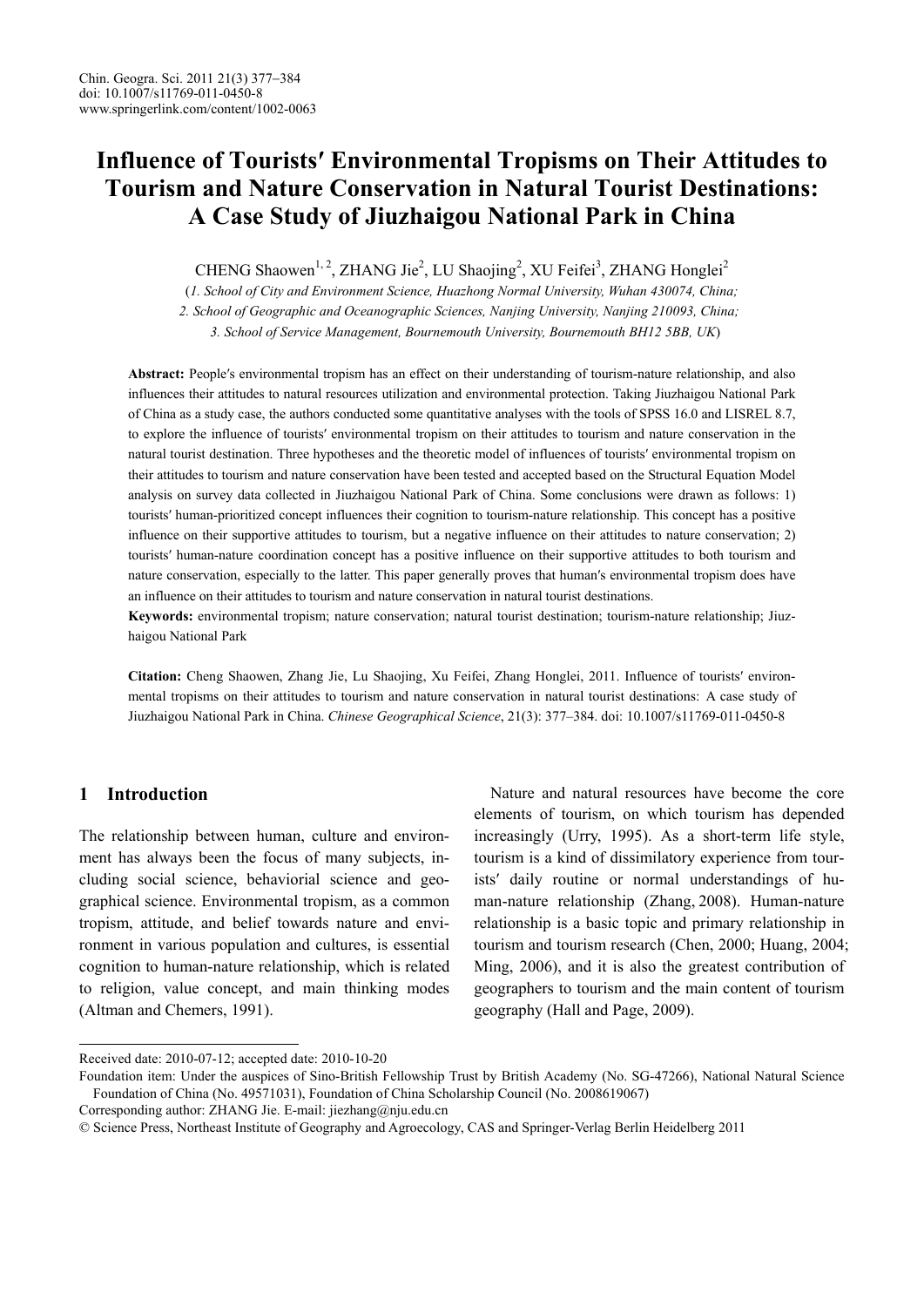People with different understandings of nature and environmental tropism may have different opinions on natural resources utilization and environmental protection, which directly leads to the different actions for changing and creating physical environment (Altman and Chemers, 1991). Schroeder (2007) ever investigated residents′ outdoor recreational experiences in natural places in central-western region of the USA, and his research has proved the evidences that people′s environmental tropisms would directly influence their experiences of nature, and that the human-nature experience in specific places would spur people to take human-nature relationship into more dialectical consideration and to gain environmental responsibility and ethics to nature. The investigation on tourists′ environmental tropism is very important for the fact that human is the most active dominant element in tourism. Tourists′ activities in destinations are affected and controlled by their beliefs. If a man does not have stronger environmental ethics, it will be very difficult to impose a positive influence on his activities in tourist destinations (Holden, 2009). Do tourists′ environmental tropisms differ from each other, and why are there many different environmental tropisms? To answer these questions, Schultz *et al*. (2004) researched and found that the different cultures and population had the different environmental tropisms, and that the environmental tropisms difference came from different individuals′ experiences and environmental factors.

Although much literature on human-nature relationship and tourist perception could be found both at home and abroad, there has been very little research on how tourism changes people′s understandings of environment, and on the influence of people′s environmental tropism on tourism growth and tourism sustainability (Gössling, 2002), especially on their attitudes to tourism and nature conservation with quantitative analyses. Hence, this paper was designed and conducted for quantitative statistical analysis on the effect of tourists′ cognition to human-nature relationship on their attitudes towards tourism development and nature conservation with a case of Jiuzhaigou National Park in China.

# **2 Data and Methodology**

### **2.1 Study area**

Jiuzhaigou National Park is situated in the mountainous

area of the northern Sichuan Province, China. Because of its unique natural scenes and valuable ecosystem, Jiuzhaigou was designated as a National Nature Reserve in 1978 by the Department of Environment Protection of China and then as a Chinese National Park by the State Council of China in 1982. Nature conservation and tourism development have always been the two principal management objects, which is consistent with oversea′s national park management objects defined by International Union for Conservation of Nature and Natural Resources (2000). Jiuzhaigou is so valuable for its unique natural ecosystem and so famous as a natural tourist destination that it was ranked into the list of World Natural Heritage in 1992 and one of the first AAAAA tourist destinations in China. The entire park is strictly protected for ecological purpose with the only exception of its three main valleys of Shuzheng, Zezhawa and Rize, where there exists a controlled tourism development. Therein tourism has become the most important economic source.

## **2.2 Data collection**

Scientific researches on nature and human-nature relationship should be conducted in people′s living places (Schroeder, 2007). So data for this research were collected in Jiuzhaigou National Park from April 2008 to May 2008. And a random face-to-face tourist questionnaire was implemented by the authors. The questionnaires were designed to attain the information of all about respondents′ demographic features, tourists′ environmental tropism and cognition to tourism-nature relationship, and their attitudes to tourism and nature conservation there (Table 1 and Table 2). In the survey, five-point Likert scale was applied to differentiating respondents′ responses, and 1 to 5 were the weight given to the answers ′very important' (completely agree), 'important' (agree), 'fair', ′unimportant′ (disagree) to ′very unimportant/completely disagree′. About 600 questionnaires were handed out, and 597 were returned, among which 592 questionnaires were totally valid for this research. The feedback rate and validity rate were respectively 99.5% and 98.7%. All the second hand data were obtained from the Jiuzhaigou National Park Authority.

From Table 2, we can know that interviewees in Jiuzhaigou principally support tourism and nature conservation with minor attitude difference. And they principally hold the idea that tourism can raise environmental awar-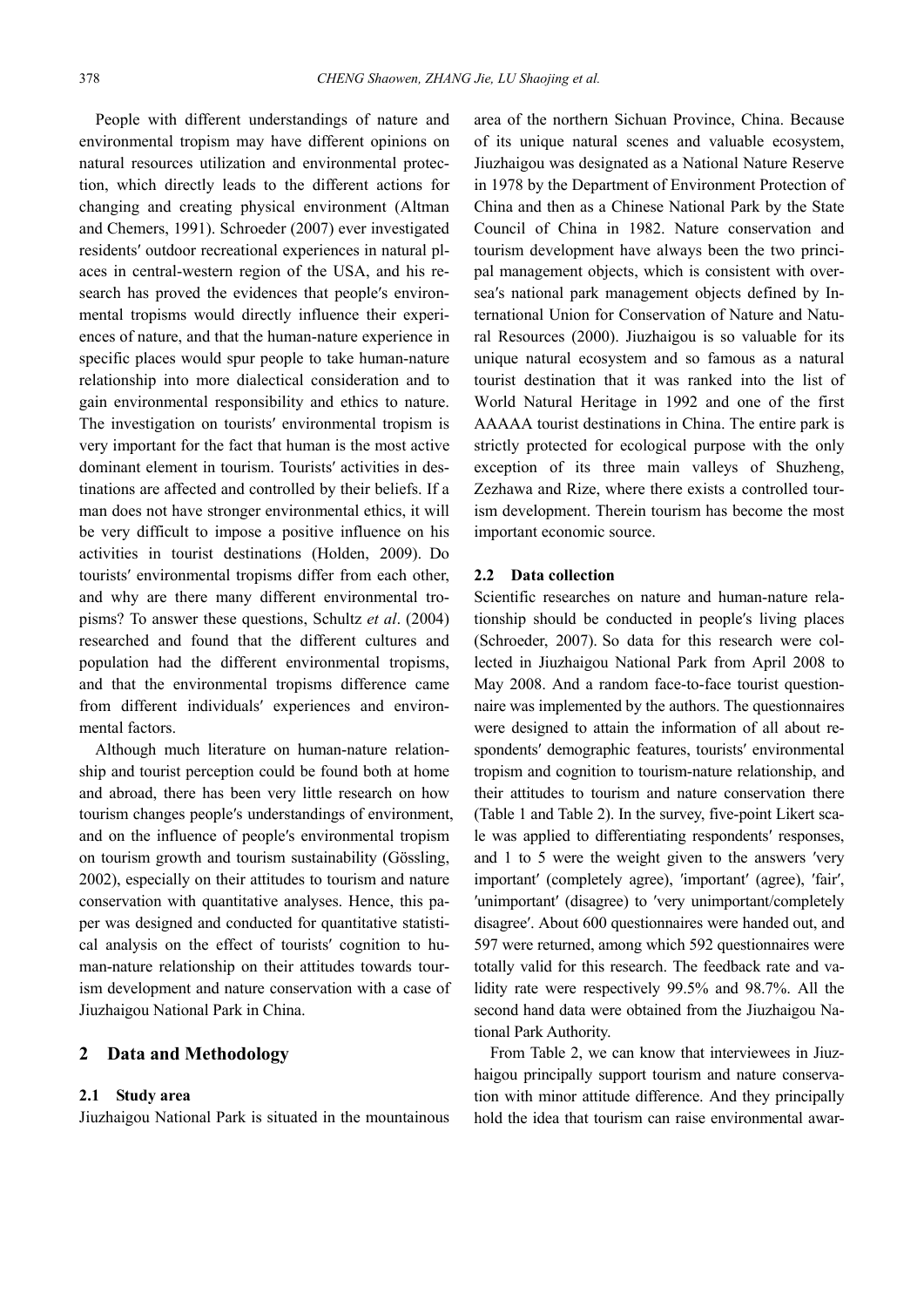Table 1 Features of respondents in Jiuzhaigou National Park

| Feature             | Description            |       |
|---------------------|------------------------|-------|
| Gender              | Male                   | 59.6% |
|                     | Female                 | 40.4% |
| Age                 | $16 - 25$              | 21.6% |
|                     | $26 - 35$              | 33.7% |
|                     | $36 - 45$              | 27.4% |
|                     | $46 - 55$              | 12.3% |
|                     | $\geq 56$              | 4.9%  |
| Travel pattern      | Package tour           | 69.3% |
|                     | Visiting independently | 30.7% |
| First-time travel   | Yes                    | 87.9% |
| to Jiuzhaigou?      | N <sub>0</sub>         | 11.9% |
| Grow-up environment | Countryside            | 40%   |
|                     | City                   | 60%   |
| Living environment  | Countryside            | 14%   |
|                     | City                   | 86%   |

eness, but not so much agree with the belief that tourism can benefit the natural environment.

## **2.3 Methodology**

Structural Equation Model (SEM) analysis is a kind of statistically confirmative rather than exploratory analytic method for causal analysis of social and natural phenomenon. And SEM can provide researchers with universally perfect method for quantitative analysis and theoretical hypothesis confirmation (Li, 2004; Huang, 2005). SEM has been greatly used for exploring tourists′ satisfaction and loyalty, and factors influencing residents′ attitude to tourism development in destinations (Gursoy and Rutherford, 2004; Wang *et al*., 2005; Yoon and Uysal, 2005; Kitnuntaviwat and Tang, 2008). Here SEM was used as a confirmatory technique to investigate the influence of tourists′ environmental tropisms on their attitudes to tourism and nature conservation in China′s Jiuzhaigou National Park.

#### *2.3.1 Hypothesis*

Different cultures and populations in different time may hold three different environmental tropisms, that is, three different kinds of cognition or attitudes to humannature relationship: human-prioritized concept emphasizing human being′s role in the world, nature-prioritized concept emphasizing nature′s influence on the human being, and the human-nature coordination concept emphasizing the harmonious coexistence of human being and the nature. People act with different behavior patterns and different environmental tropisms (Table 3) (Altman and Chemers, 1991).

People′s activities and attitudes to nature can also influence the relationship between tourism and nature (Schultz, 2002). Taking tourism-nature relationship as the embodiment of human-nature theory in tourism, we may hold that, tourists with human-prioritized concept might agree with the idea that tourism benefits nature. In this paper, tourism-nature relationship can be described with two statements, 'tourism can benefit the natural environment′ and ′tourism can raise people′s environmental awareness′. So we can put forward the first hypothesis as follows:

H1: tourists′ human-prioritized concept can directly and positively influence their perception of tourism-nature relationship.

Attitude S.D. Sean S.D. Cognition Mean S.D. Sean S.D. Cognition Nature/scenery conservation 1.30 0.493 Tourism can benefit the natural environment 2.83 1.119 Wildlife conservation 1.34 0.524 Tourism can raise environmental awareness 2.00 0.857 Leisure and tourism 1.85 0.845

Table 2 Statistical result of respondents′ cognition and attitudes

|  | Table 3 Different environmental tropisms and different human being's behavior patterns |  |  |  |  |
|--|----------------------------------------------------------------------------------------|--|--|--|--|
|  |                                                                                        |  |  |  |  |

| Environmental tropism | Representative theory | Human-nature relationship | Human being's behavior pattern                                                |
|-----------------------|-----------------------|---------------------------|-------------------------------------------------------------------------------|
| Nature-prioritized    | Environmental deter-  | Human resigned themselves | Human beings are predominated by powerful nature, and what people             |
| concept               | Minism                | to nature                 | can do is to accept what they are given and to adapt to nature                |
| Human-prioritized     | Possibilism or volun- | Human predominated na-    | Human beings can divorce from nature, and people can control and              |
| concept               | Tarism                | ture                      | make full use of nature as they will                                          |
| Human-nature coordi-  | Adjustablism or har-  | Human being is a part of  | Human beings are a part of nature, and correlated with nature. People         |
| nation concept        | monious theory        | nature inherently         | should try to coexist ecologically with nature like trees, animals and rivers |

Source: Altman and Chemers, 1991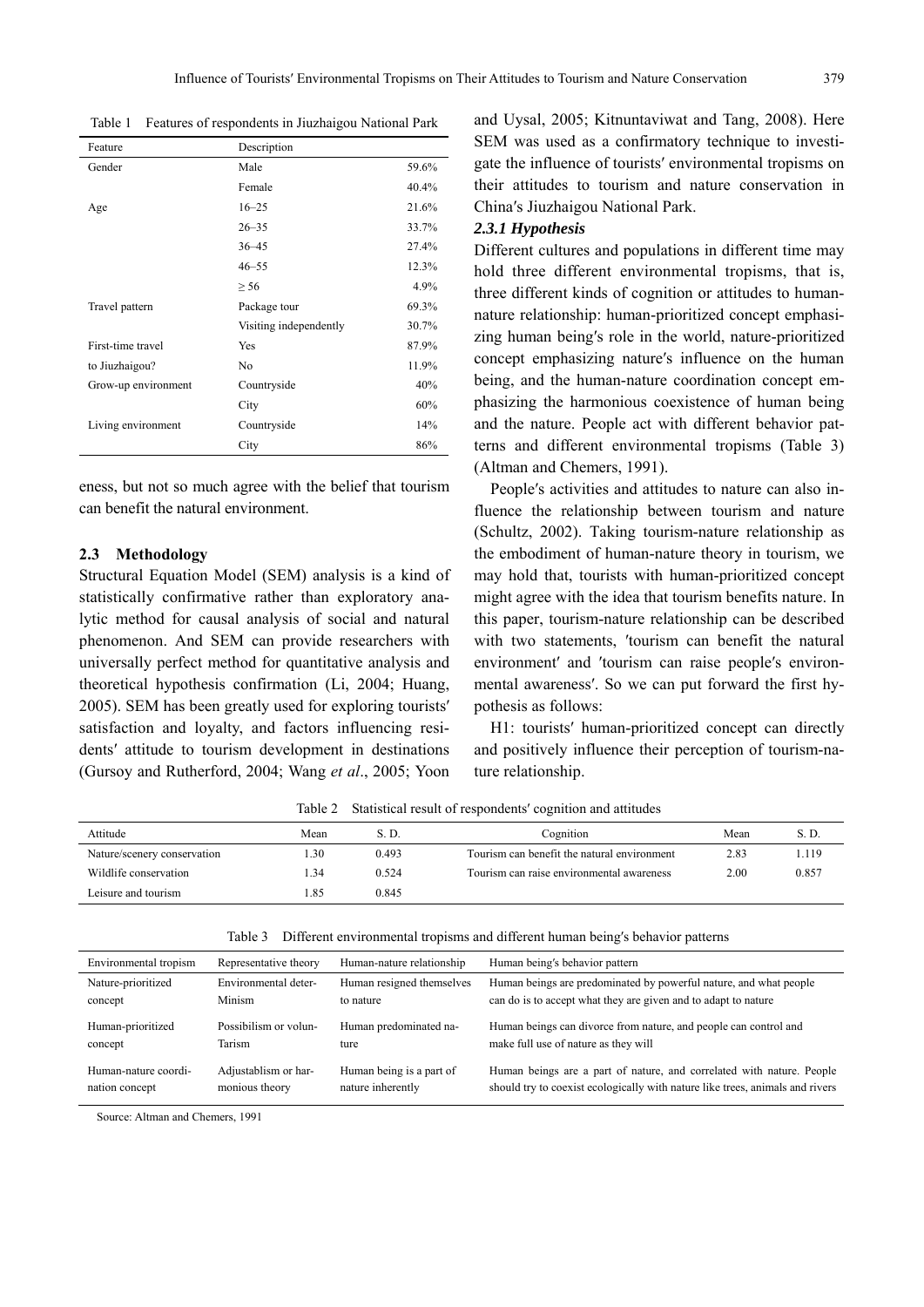People′s actions result from their opinions on the world (Ren, 2003). Tourism managers, tourism operators, tourists and local residents act under the guidance of some theories, concepts and belief. People′s judgment on whether one′s recreational activity in natural places is acceptable depends on their cognition to the relationship between human and nature (Schroeder, 2007). Here come the basic hypotheses H2 and H3 as below:

H2: tourists′ human-prioritized concept can positively and significantly influence their supportive attitudes to tourism;

H3: tourists′ human-nature coordination concept can positively and significantly influence their supportive attitudes to both tourism and nature conservation to some extent.

## *2.3.2 Theoretical model*

Figure 1 is a specified model based on the previous hypotheses. In this model, tourists′ attitudes to tourism and nature conservation, both as an endogenous latent variable, act as a dependent variable, and they respectively can be tested with three exogenous measured variables—their desire and attitudes to tourism development, natural landscape conservation and wildlife preservation in Jiuzhaigou National Park. Eight statements (act as exogenous measured variables) about respondents′ environmental tropisms are independent variables, while tourism-nature relationship acts as both mediator and endogenous latent variable (Table 4). Considering there are very few supporters of nature-prioritized concept nowadays, the eight statements are all about human-prioritized concept and human-nature coordination concept.

 The followings are the general equations of measurement model (equations 1 and 2) and structural model (Equation 3):

$$
Y = \Lambda Y \eta + \omega \tag{1}
$$

$$
X = \Lambda X \xi + \delta \tag{2}
$$

where *Y* is the vector of endogenous measured variables, and *X* is the vector of exogenous measured variables; *η* is the vector of endogenous latent variables, i.e. latent dependent variables; *ξ* is the vector of exogenous latent variables, i.e. exogenous independent variables. Λ*Y* is the factor loadings matrix of  $\eta$  for *Y*, and  $\Lambda X$  is the factor loadings matrix of *ξ* for *X*. *δ* and *ω* are the vectors of measurement error which can not be explained by latent variables.

The following is the general equation of structural model to identify the relationship between latent variables:

$$
\eta = \beta \eta + \Gamma \xi + \zeta \tag{3}
$$

where *η* and *ξ* are the vectors of endogenous and exogenous latent variables, respectively;  $\beta$  is the path coefficients matrix of *η*; *Γ* is the path coefficients matrix of *ξ*; and *ζ* is the vector of residual variable that can not be explained by latent variables.

### **3 Results and Analyses**

#### **3.1 Factor analysis and reliability test**

Table 4 shows the results of Principal Component Factor Analysis (after varimax rotation) and descriptive analysis of the eight statements about tourists′ environ-



Variables in circles or ellipses are all endogenous latent variables, and those in squares are exogenous measured variables

Fig. 1 Theoretic influence model of tourists′ environmental tropisms on their attitudes to tourism and nature conservation in natural tourist destinations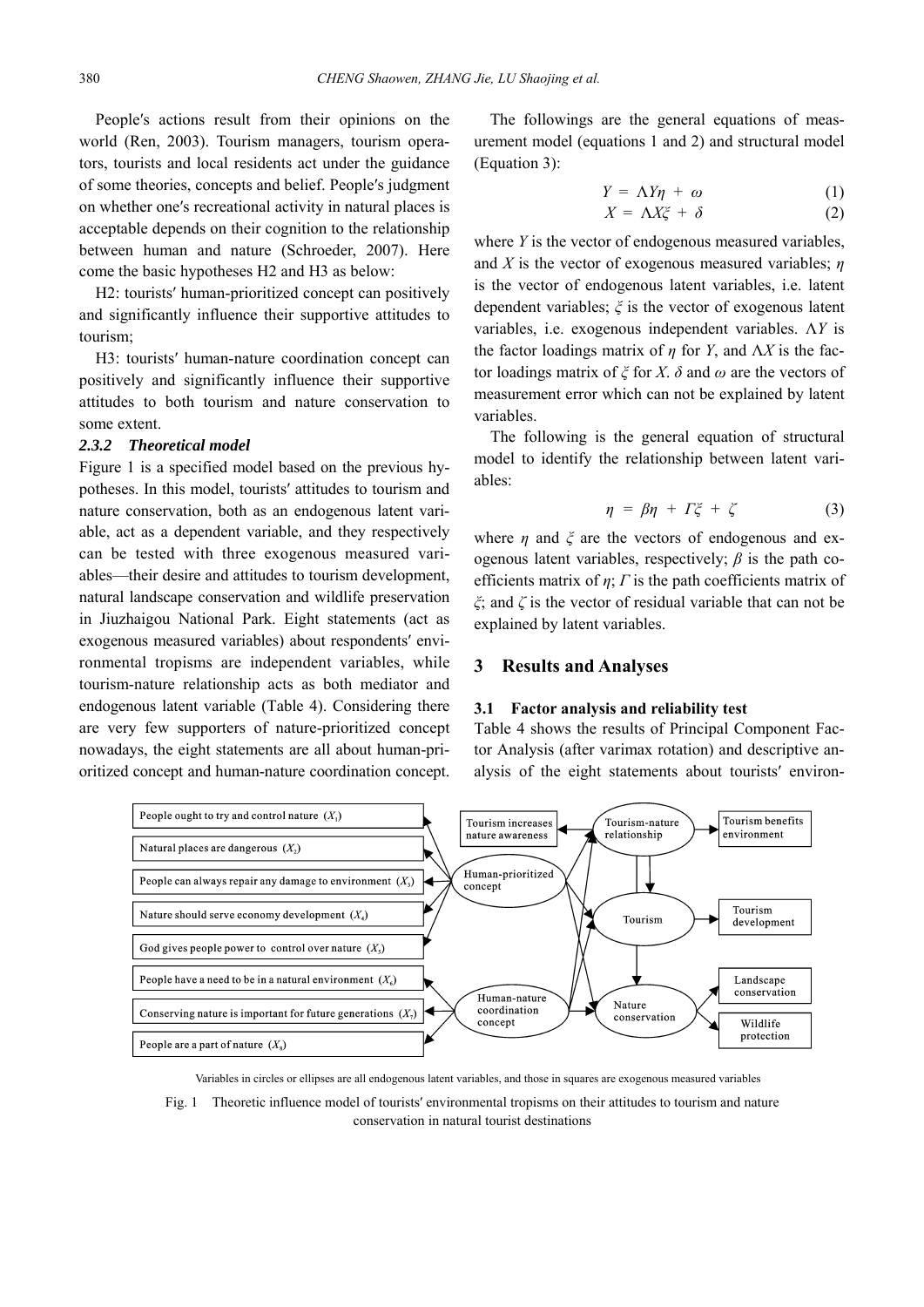|                                                                   |                                                                         | Principal component factor analysis<br>(rotated factor) |      | Descriptive analysis |  |  |
|-------------------------------------------------------------------|-------------------------------------------------------------------------|---------------------------------------------------------|------|----------------------|--|--|
|                                                                   |                                                                         | 2                                                       | Mean | S. D.                |  |  |
| People ought to try and control nature $(X_1)$                    | 0.739                                                                   | $-0.036$                                                | 3.10 | 1.297                |  |  |
| Natural places are dangerous $(X_2)$                              | 0.662                                                                   | 0.026                                                   | 3.27 | 1.168                |  |  |
| People can always repair any damage to environment $(X_3)$        | 0.751                                                                   | 0.029                                                   | 3.23 | 1.293                |  |  |
| Nature should serve economic development $(X_4)$                  | 0.748                                                                   | $-0.035$                                                | 3.14 | 1.249                |  |  |
| God gives people control over nature $(X_5)$                      | 0.805                                                                   | 0.028                                                   | 3.11 | 1.277                |  |  |
| People have a need to be in a natural environment $(X_6)$         | 0.097                                                                   | 0.803                                                   | 1.73 | 0.801                |  |  |
| Conserving nature now is important for future generations $(X_7)$ | $-0.060$                                                                | 0.896                                                   | 1.42 | 0.698                |  |  |
| Human being is a part of nature $(X_8)$                           | $-0.034$                                                                | 0.868                                                   | 1.53 | 0.704                |  |  |
| KMO and Bartlett's Test                                           | KMO value = $0.775$ ( $> 0.75$ ), Bartlett test 1388.059 (Sig. = 0.000) |                                                         |      |                      |  |  |

Table 4 Factor analysis and descriptive analysis results of tourists′ environmental tropisms in Jiuzhaigou National Park

mental tropisms with SPSS16.0.

According to the KMO value and the Bartlett test result (1 388.059,  $p = 0.000$ ), the results of factor analysis are acceptable (Mi and Zhang, 2000). Tourists in Jiuzhaigou are more likely to hold the human-nature coordination concept instead of human-prioritized concept.

Internal consistency reliability test is required to test the consistence of several variables or items, and to tell the inner validity of a set of or all tested questions. So SPSS 16.0 is utilized to test the internal consistency reliability of the data collected in Jiuzhaigou National Park. All tested Cronbach α values are above 0.50. This means that the data and questionnaires are completely valid for further analyses with a perfect internal validity (Mi and Zhang, 2000).

#### **3.2 Model test and analysis**

The software LISREL 8.70 is used to test the mentionedabove hypothetic influence model with the method of Maximum Likelihood. And nearly all tested factor loadings of measured variables for responding latent variables are above 0.40 (Fig. 2), which means that latent variables can be strongly explained by measured variables. Table 5 shows the results of model estimation, fitness and evaluation for the hypothetic model above.

Here  $\chi^2$ /df (badness-of-fit test), GFI (goodness-of-fit index), NFI (normal fit index), NNFI (nonnormal fit index), CFI (comparative fit index), RMSEA (root mean square error of approximation), *etc*. are all indexes normally used for model evaluation. Generally speaking, some requirements should be met for a perfect model, i.e. RMSEA  $\leq 0.08$  (the less, the better), NNFI and CFI ≥ 0.9 (the more, the better) (Hou *et al*., 2004). As Table 5 shows, all the criteria of a perfect model have been met in this model, and the hypothetic model has been proved to be acceptable.

Figure 2 is all about the factor loadings of the tested measured variables and the latent variables′ path coefficients in the model.

According to Fig. 2, there is no statistical significantly direct influence of tourists′ human-prioritized concept on their attitude to tourism in Jiuzhaigou. Only indirect causal relationship between tourists′ human-prioritized concept and their attitudes to tourism in Jiuzhaigou could be found in this paper via the mediator of tourism-nature relationship variable. That is to say, tourists who hold the human-priority environmental tropism do not necessarily support tourism in Jiuzhaigou, and only those tourists who believe tourism development can benefit nature in destinations support tourism there. Tourists′ human-prioritized concept influences their attitudes to tourism indirectly and positively in Jiuzhaigou. So the second hypothesis in this research can be partly proved to be acceptable. In addition, tourists′ human-prioritized concept significantly and nega- tively influences their attitudes to nature conservation. Tourists with human-prioritized concept are more likely to disagree on nature conservation in Jiuzhaigou National Park.

Table 5 Evaluation parameters of hypothetic model

| Fitness indicator | /df | GFI  | <b>AGFI</b> | <b>RMSEA</b> | <b>SRMR</b>   | NFI    | <b>NNFI</b> | CFI  | IF.    | RFI    | PNFI | PGFI   |
|-------------------|-----|------|-------------|--------------|---------------|--------|-------------|------|--------|--------|------|--------|
| Standard          |     | 0.90 | $-0.90$     | < 0.08       | ${}^{< 0.08}$ | > 0.90 | > 0.90      | 0.90 | > 0.90 | > 0.90 | 0.50 | > 0.50 |
| Tested model      | 275 | 0.96 | 0.94        | 0.056        | 0.047         | 0.95   | 0.95        | 0.97 | 0.97   | 0.93   | 0.68 | 0.58   |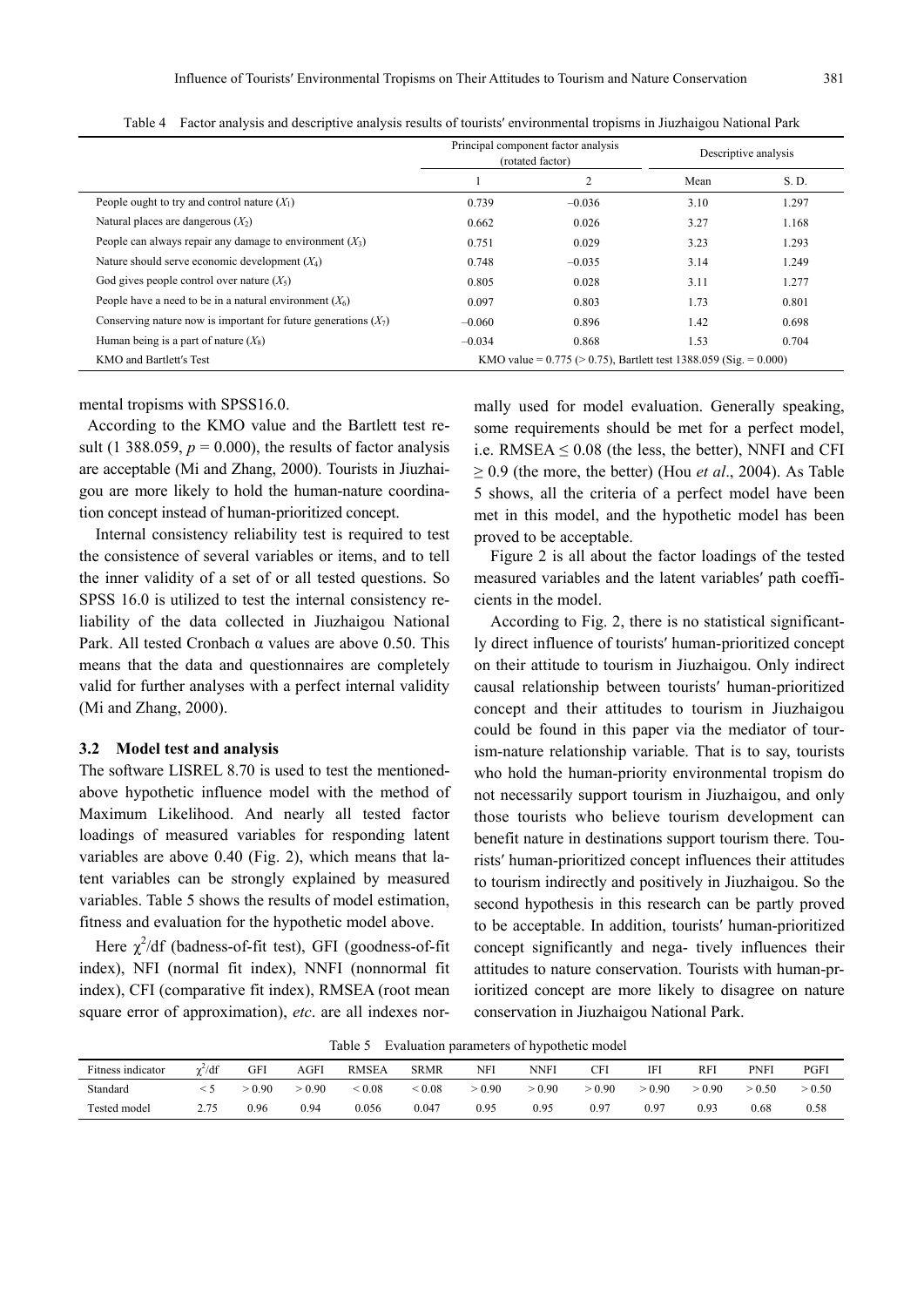

 $*$  in this figure means standardized factor loadings  $(> 0.40)$  for measured variables and standardized solution ( $t > 2.00$  or  $t < -2.00$ ) for dependent variables: beelines mean no statistically significant path causality relationship between related latent variables

Fig. 2 Influence model of tourists′ environmental tropism on their attitudes to tourism and nature conservation

Meanwhile, there is no statistically significant causality relationship between tourists′ human-nature coordination concept and their understandings of tourism-nature relationship. But tourists′ human-nature coordination concept does positively and directly influence their support to both tourism and nature conservation in Jiuzhaigou. And the influence on nature conservation (standard solution  $= 0.35$ ) is more than that on tourism (standard solution  $= 0.18$ ). So the third hypothesis is completely proved to be acceptable and significant. All in all, tourists′ environmental tropism does influence their attitudes to tourism and nature conservation in natural tourist destinations.

# **4 Conclusions and Discussion**

On the basis of the analyses and findings, some conclusions can be drawn and listed as below:

1) Tourists′ human-prioritized concept positively and significantly influences their cognition to tourism-nature relationship. There is no statistically significant and direct influence of tourists′ human-prioritized concept on their attitudes to tourism in Jiuzhaigou, but indirect positive influence on it by means of the mediate role of ′tourism-nature relationship′ perception.

2) Tourists′ human-prioritized concept negatively influences their attitudes to nature conservation in Jiuzhaigou. Those who hold the idea that human should be given more priority than nature are more likely to disagree on nature conservation in Jiuzhaigou.

And this research result is consistent in principles with people′s human-nature philosophy and human activities in Western countries. In western philosophy, human being has always been regarded as the representative of God and the dictator to nature. Huge environment changes and natural resources depletion has taken place for years in Western countries. As the counterpart of western human-nature philosophy and development practice, Chinese philosophy has always thought more highly of human-nature coordination environment tropism, and the majority of interviewed tourists to Jiuzhaigou are for the theory of human-nature coordination.

3) With reference to the case study of Jiuzhaigou, human-nature coordination environment tropism significantly, positively and directly influences their attitudes to tourism and nature conservation, especially the latter.

This paper has suggested that people′s environmental tropisms do influence their choices, judgment and attitudes to natural tourist destinations′ development and management, and tourists with human-nature coordination concept are more likely to support tourism development and nature conservation than those who hold the concept of human-prioritized concept. Tourists in Jiuzhaigou with human-nature coordination concept strongly support nature conservation as well as tourism. This finding is completely consistent with the previous descriptive analysis result.

Tourists to Jiuzhaigou show much agreement on the human-nature coordination environment tropism and the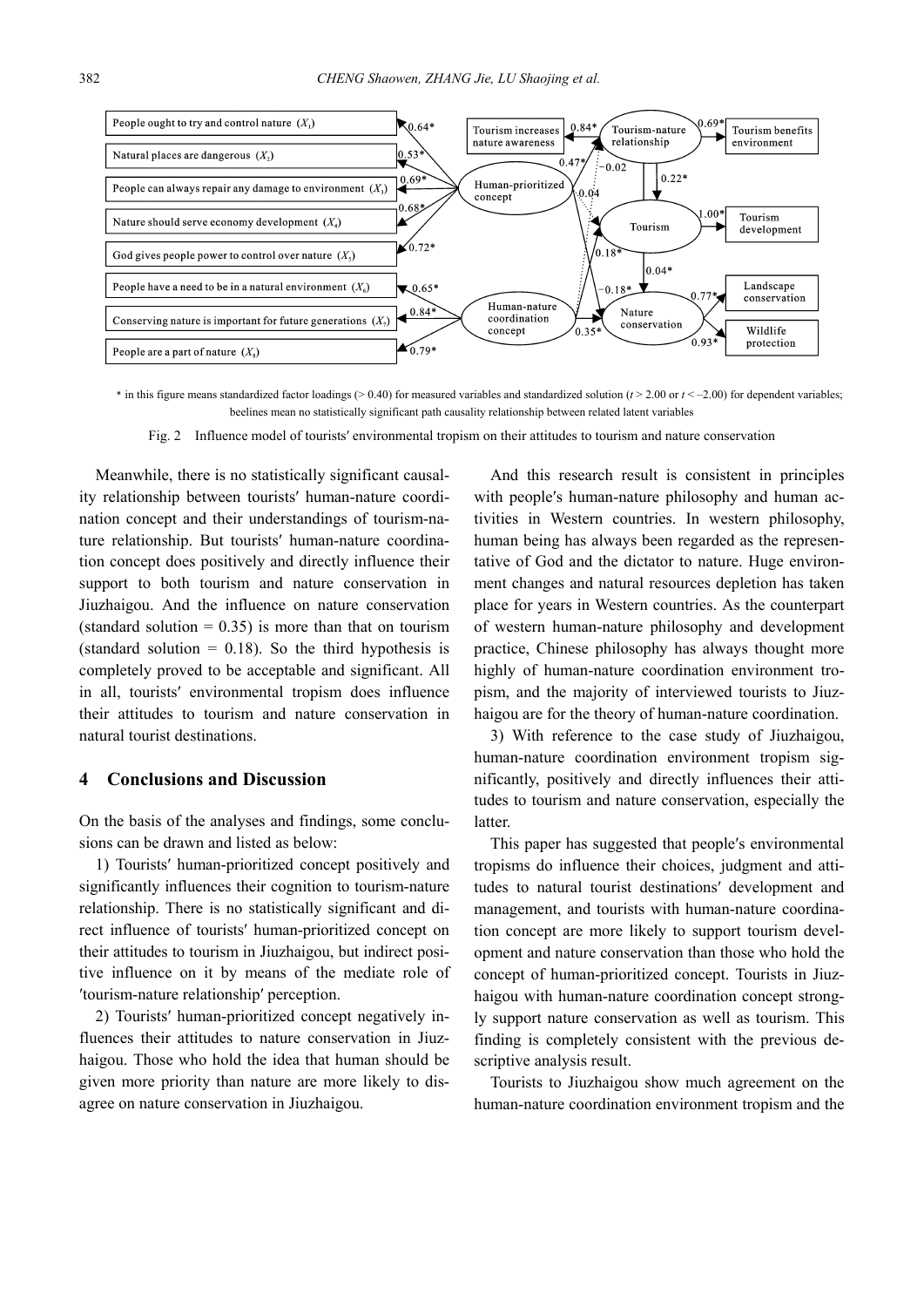two management goals, i. e. tourism development and nature conservation, rather than any simple one, which may be explained from Chinese traditional human-nature coordination philosophy and harmonious development belief. From the aspect of humanism, ′geographical environment′s initial association with human being should be economic, though not all economical′ (Ren, 2003). Nature should primarily serve people due to its life supporting functions, especially serve those who still live in rural areas (Gössling, 2002). Tourism has been proved to be the optimum means and choice for local nature conservation, natural resource utility and regional development in Jiuzhaigou National Park during the past three decades (Zhang *et al*., 2009). It is all empty and unsustainable just to emphase nature conservation but neglecting effective natural resources utility for human being′ socio-economic well-being, and nature conservation can not succeed alone without human being′ reasonable development. That may be the reason why tourists to the Jiuzhaigou National Park support both tourism development and nature conservation no matter what environment tropism they hold. Meanwhile, tourism development is closely correlated with nature′s cultural and spiritual functions, and highly depends on the functions of ecosystem. If the quality of an ecosystem′s supplying, adjusting and supporting services and functions decreases, it will be impossible to gain tourism benefits from this ecosystem. There exists reciprocal and interdependent relationship between tourism and nature—tourism can influence nature′s wellbeing and environment awareness, and nature can influence features and quality of tourism on the other hand (Millennium Ecosystem Assessment, 2005). So respondents in Jiuzhaigou all support nature conservation there.

According to Nash (1989), the belief of human-nature relationship should be regarded as a moral problem, and people′s opinion on this relationship is crucial for future adjustments and actions of human society. So stakeholders of tourism in natural destinations need to pay more attention to reasonable human-nature relationship and deal well with nature conservation and tourism development under the guidance of human-nature coordination and sustainable development for sustainable tourism development.

This research investigated the influence of tourists′ environmental tropism on their attitudes to tourism and nature conservation in Jiuzhaigou National Park. And some explanations have also been made from the aspects of cultural tradition and physical environment features. Actually, environment tropisms and different attitudes to nature are normally influenced by many factors including features of environment itself, religious, social ideology, technique, *etc*. How to explain the influences of tourists′ environmental tropism on their attitudes to nature conservation and tourism development from religious, institutional and technical aspects? How does tourism change people′s understandings of nature and their environmental tropism? To answer these questions, further researches are in great need theoretically and practically.

## **References**

- Altman I, Chemers M (Translators: Luo Linsheng *et al*.), 1991. *Culture and Environment*. Beijing: The Eastern Publishing Co. Ltd. (in Chinese)
- Chen Cai, 2000. On the fundamental conflict of tourism phenomena. *Tourism Tribune*, (6): 64–67. (in Chinese)
- Gössling S, 2002. Human-environmental relations with tourism. *Annals of Tourism Research*, 29(2): 539*–*556. doi: 10.1016/S0- 160-7383(01)00069-X
- Gursoy D, Rutherford D, 2004. Host attitudes toward tourism: An improved structural model. *Annals of Tourism Research*, 31(3): 495*–*516. doi: 10.1016/j.annals.2003.08.008
- Hall C, Page S, 2009. Progress in tourism management: From the geography of tourism to geographies of tourism—A review. *Tourism Management*, 30 (1): 3*–*16. doi: 10.1016/j.tourman.20- 08.05.014
- Holden A, 2009. The environment-tourism nexus: Influence of market ethics. *Annals of Tourism Research*, 36(3): 373*–*389. doi: 10.1016/j.annals.2008.10.009
- Hou Jietai, Wen Zonglin, Chen Zijuan, 2004. *Structural Equation Models and Its Application*. Beijing: Educational Science Publishing House. (in Chinese)
- Huang Fangming, 2005. *Structural Equation Model—Theories and Practices*. Beijing: China Tax Publishing House. (in Chinese)
- Huang Yangshan, 2004. Reflections on tourism studies. *Journal of Southeast University* (*Philosophy and Social Science Edition*), 6(1): 71*–*74. (in Chinese)
- International Union for Conservation of Nature and Natural Resources (IUCN), 2000. *Guidelines For Protected Area Management Categories*. IUCN, Gland, Switzerland.
- Kitnuntaviwat V, Tang J, 2008. Residents′ attitudes, perception and support for sustainable tourism development. *Tourism and Hospitality Planning & Development*, 5(1): 45*–*60. doi: 10.10- 80/14790530801936452
- Li Jianning, 2004. *Introduction of Structural Equation Model*.